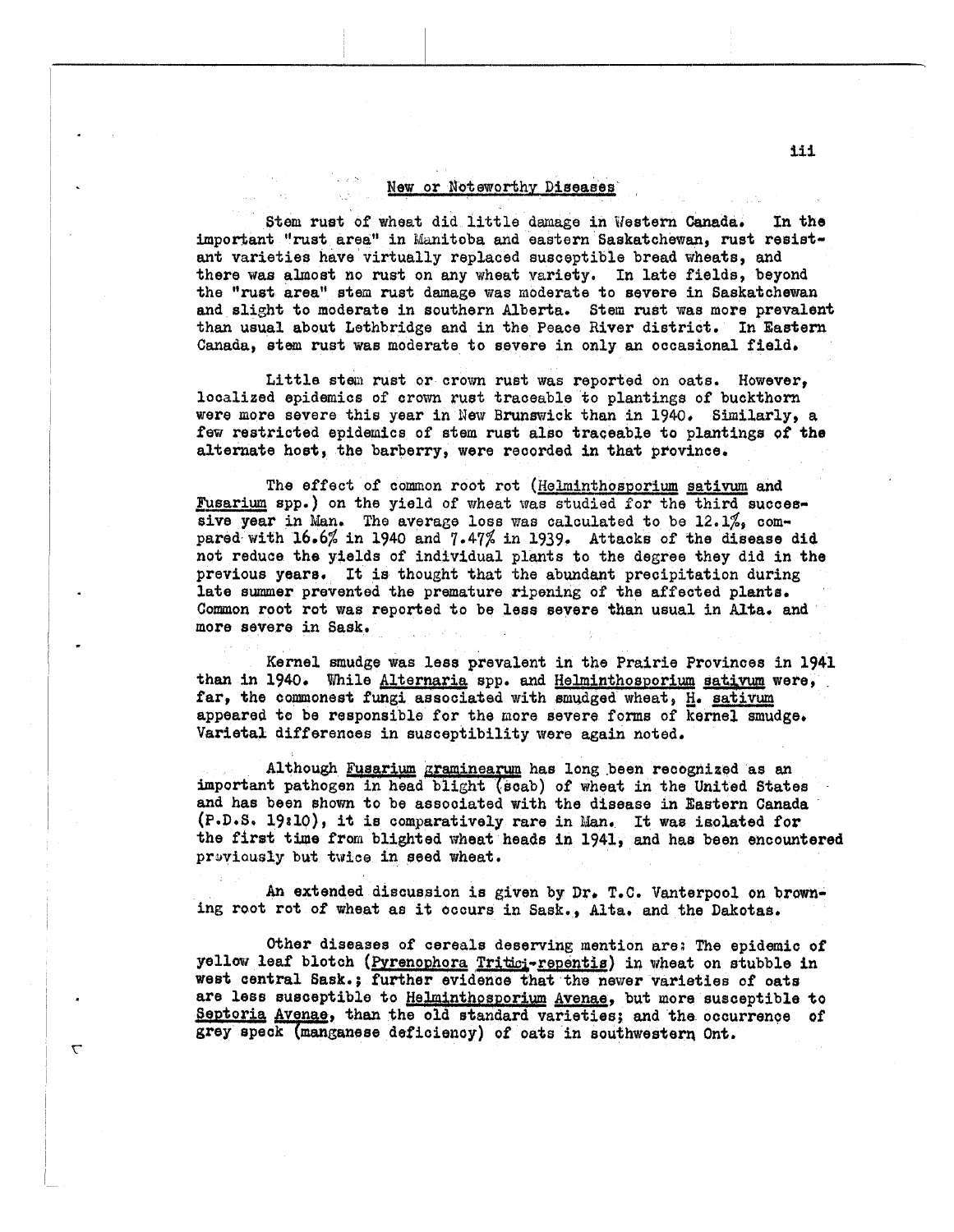Bacterial wilt (Phytomonas insidiosa) of alfalfa continues to be destructive in the irrigated districts in southern Alta. and was reported from several new points in the dry interior of B.C. A crown and root rot was particularly severe on alfalfa in the seed-growing areas of northern Alta.; the pathogen was a low-temperature basidiomycete first isolated in 1931 from turf grasses severely damaged by snow mould. Stalk and ear rots were much less destructive in the seed corn belt of southwestern Ont. than in 1940. Savoy (virus) of sugar beet transmitted by the pigweed bug, Piesma cinerea, was found in Ont. for the first time. Although the season was unusually favourable for sugar beet seedlings, black root (cause undetermined) resulted in the abandonment of some fields and reduced yields in others; the disease has been present for some time. Other new extensions or records on these crops are: Black stem (Ascochyta imperfecta) on alfalfa and Stagonospora leaf spot (S. recedens) on red clover in B.C.; stem canker (Ascochyta caulicola) on sweet clover in Man. and leaf spot (Pseudopeziza Meliloti) in Alta.; downy mildew (Peronospora manshurica) on soy bean in N.S.; leaf smut (Ustilago striaeformis) in B.C. on western rye grass.

A further increase of bacterial ring rot (Phytomonas sepedonica) of potato was noted in the irrigated districts of southern Alta. this year. It was found on 102 farms compared with 89 in 1940 and 40 in 1939. Ring rot was found in new centres in Sask., Man., Ont., and Que., more especially in table stock. More fields were rejected on account of the disease in Que. and N.B. in 1941 than in 1940. However, in P.E.I., where the production of certified seed is a very important industry, only one case was discovered in 1941 in contrast with 25 in 1940. It is too early to say whether or not the disease has been stamped out, but great pains were taken to see that diseased stocks were properly disposed of and premises, implements, etc., were disinfected under the personal direction of the inspection and pathology staffs. The satisfactory record for P.E.I. constitutes a most hopeful sign that efficiency and a systematic approach based on co-operation between pathologists and producers will result in the successful control of this exceedingly destructive and elusive disease.

Late blight (Phytophthora infestans) was prevalent on potatoes in the coastal sections in B.C. and was also reported for the first time in the dry interior. Late blight again appeared in Man. after a lapse of 13 years and caused considerable damage in the Red River Valley. The disease was also destructive in northern Ont. and northwestern Que., in N.B. and P.E.I. The epidemic in the latter province was said to be the heaviest ever experienced.

A case of wart (Synchytrium endobioticum) was found in a small garden in Halifax. Twenty-five years ago such a discovery would have caused apprehension, but in view of our present knowledge of wart, and the success in keeping it under control on this continent, the possibility of the disease ever becoming a problem in potato production seems remote.

iν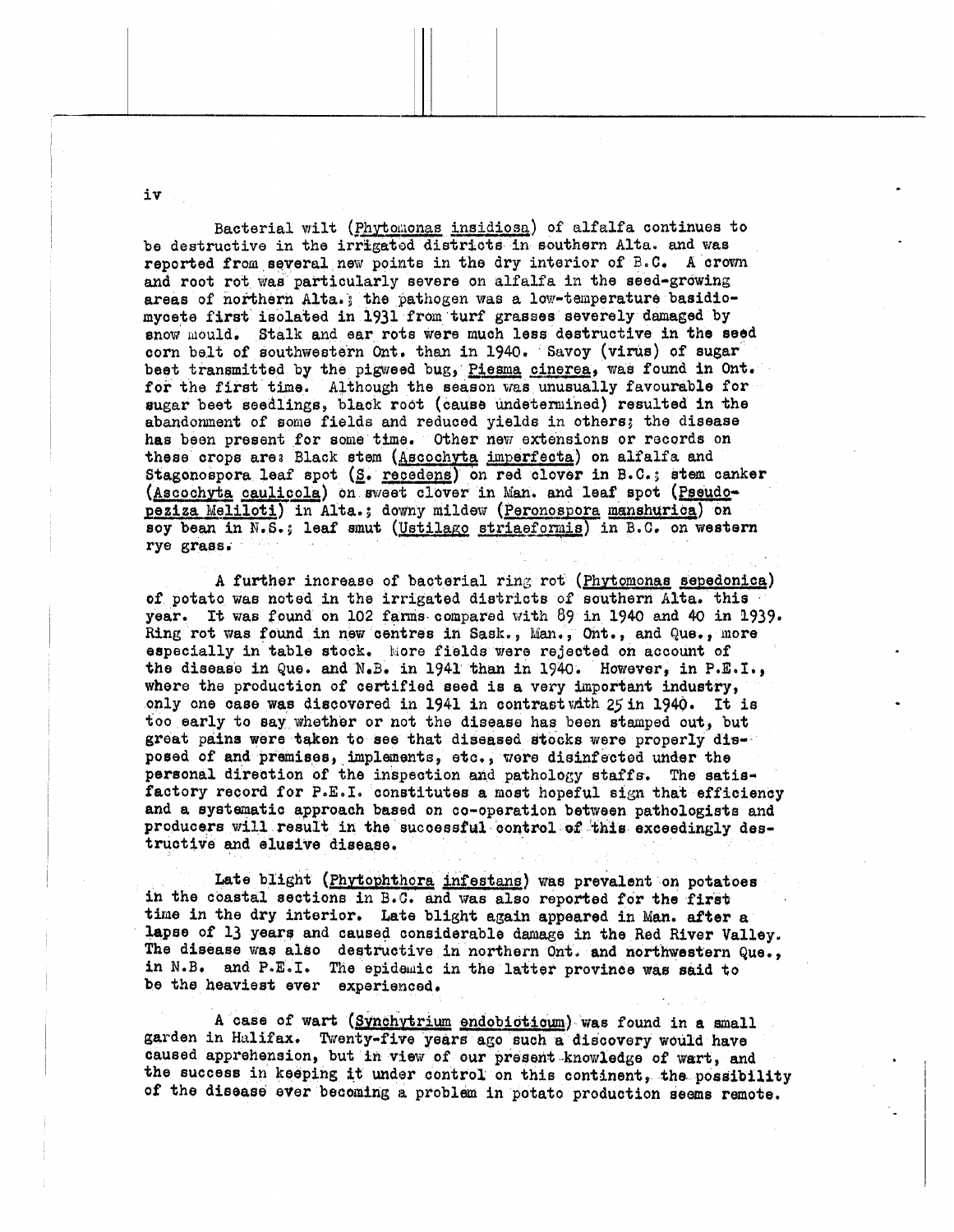Leaf mould (Cladosporium fulvum) caused moderate damage to Vetomold in the Victoria district, B.C., where the variety has now been grown commercially for two years. In Ont. this "loss" of resistance has been attributed to the appearance of a new strain of the fungus. In a single commercial test, in the Harrow district, Ont., with Improved Vetomold V 121, infection was negligible. It will be a matter of considerable practical importance if a fully resistant variety can be developed.

A bacterial disease of tomato, observed for the first time in 1940 in Man., has been determined as bacterial speck (Phytomonas tomato). It caused heavy losses in one instance. Bacterial spot (Phytomonas vesicatoria) previously known from Ont. and Que. was reported this year from Man. and N.S. New diseases of interest on vegetables were: Leaf spot (Cercospora Apii var. Carotae) on carrot and leaf spot (Septoria Lactucae) on lettuce in Quo. and leaf spot (Heterosporium variabile) on spinach in B.C.

The aphids found on potatoes and their importance in the transmission of virus diseases of that crophave been discussed by Mrs. Jean B. Adams in a soparate section.

Fire blight (Erwinia amylovora) was reported for the first time in Alberta; the disease is now known from every province of Canada, but it has never been of any importance in the Annapolis valley, N.S. It was troublesome at one time in the Okanagan Valley, B.C., and it continues to be a problem in Ont. and Que., where a moderate epidemic occurred in 1941.

Among the diseases of stone fruits, the virus diseases, several of which are reported for the first timo, hold first place. The following may be mentioned: X disease of peach and chokecherry in Ont., western X disease on peach in B.C., prune mosaic on prune and peach in Ont. and B.C., line-pattern mosaic in Shiro plum in Ont., cherry mottle leaf and little cherry (?virus) in B.C.

Yellows (virus) is a widespread and destructive disease. Mr. D.J. MacLeod proved, experimentally, that yellows as it occurs in buckwheat, carrot, China aster, phlox, and the weed, Hieracium floribundum, in N.B. is caused by Callistophus virus 1. It was also noted this year on lettuce in Man. and Que.; on everlasting in N.B.; on snapdragon in P.E.I.; on calendula in N.B. and P.E.I., and possibly on gaillardia in P.E.I. Leaf blight or streak is a destructive disease of perennial phlox in eastern Canada. Mr. MacLood carried out experiments, which indicate that the trouble is due to a virus. When the bulb inspection service was begun in B.C., certain diseases, notably break (virus) and fire (Botrytis Tulipae) in tulips and eelworms (Ditylenchus dipsaci) in narcissus and bulbous iris threatened the extinction of the industry. Today, thanks to the strict application of methods of control then known or since improved, the troubles are rapidly declining in importance or have ceased to be a factor in well-managed plantings.